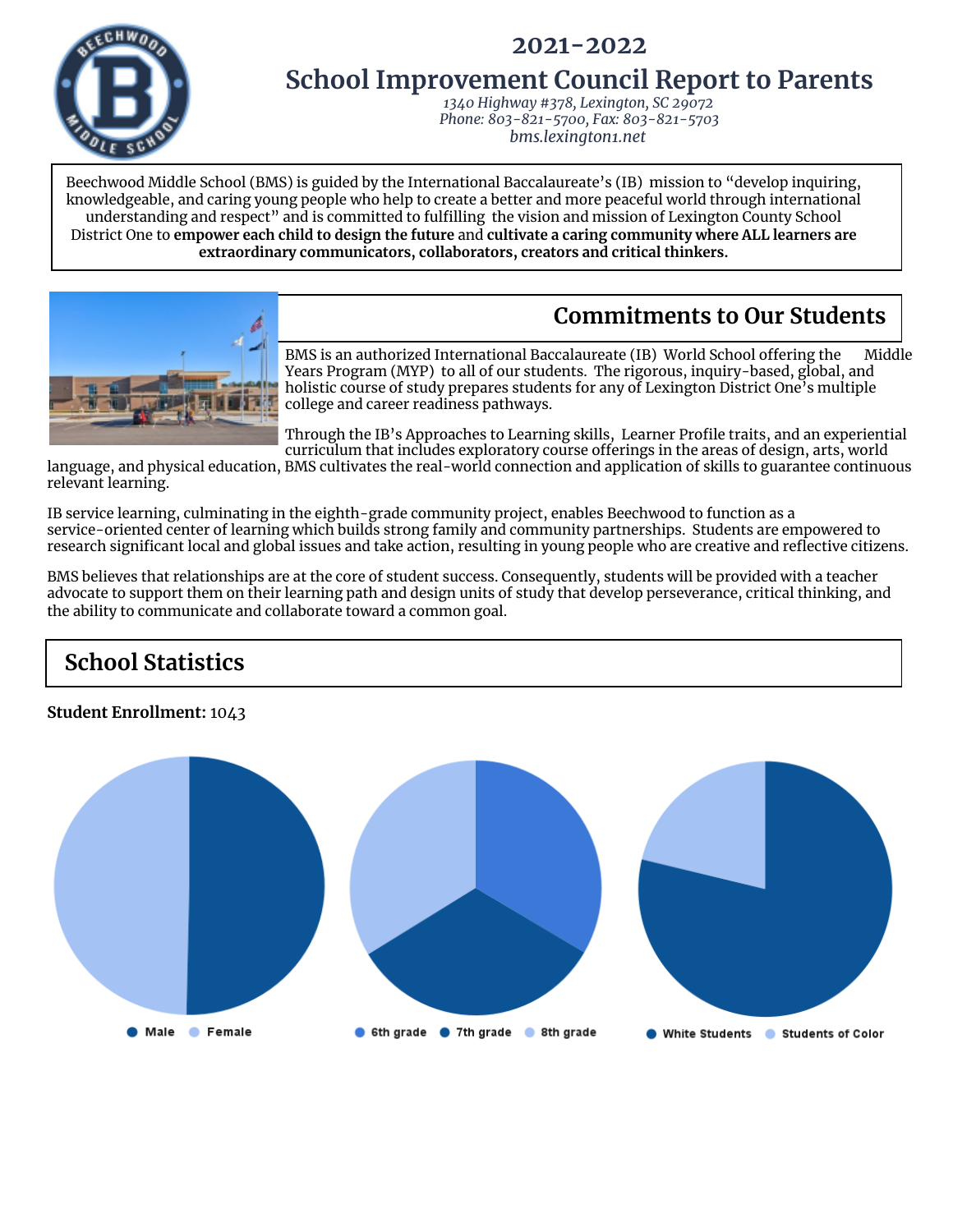**Increase student safety:** The SIC developed a goal in collaboration with school administration and the school counseling office committing that by March of 2022, parents, through a variety of events and platforms will grow in their internet awareness, involvement, and confidence in order to support their students' online safety. Based on the SIC goal from last year, this year's goal moves the focus from students to parents through asynchronous opportunities for students and parents throughout the year, synchronous face-to-face experiences for students and parents, and pursuit of Common Sense Media accreditation. Throughout the year, our Digital Learning Coach shared tips and tools with parents through the *BMS Notes: Students & Families* weekly newsletter. In February, Emma Rush, Education Coordinator at the South Carolina Office of the Attorney General presented a face-to-face presentation for all BMS students during the school day and for parents in the evening. In March 2022, BMS received Common Sense Media accreditation.

**Foster positive school culture:** The SIC created the BMS School Improvement Council Bengal Mission Award in collaboration with school administration. The goal stated that by May 2022, BMS students who live out the International Baccalaureate mission each day as inquiring, knowledgeable, caring, and compassionate young people who help create a better and more peaceful world through their actions and commitment to become lifelong learners would be recognized and celebrated by the BMS SIC at the yearly awards ceremonies. Faculty and staff provided nominations based on specific criteria, and SIC members voted on the recipient from the nominations after careful review and discussion. Students selected were presented with the award at the BMS Awards events.

## **Honors & Achievements**

#### **School Honors**

- International Baccalaureate Middle Years Program Authorization
- Common Sense Media Accreditation
- Outstanding Design: Middle School category in the 2021 Architectural Portfolio for *American School & University* magazine.
- New Construction Merit Award from the South Carolina Chapter of the Association for Learning Environments' Excellence Awards.

#### **Academics**

- Twenty-five South Carolina Junior Scholars
- One hundred three Junior Beta Club Inductees
- Student named Granby Chapter Daughters of the American Revolution American History Essay Contest Winner
- Two students awarded the National Heritage Essay Contest by the Sertoma Club of Lexington

#### **Athletics**

- Cheerleading-Debbie Rogers Classic Champions
- Basketball-LexTen Middle School Conference Girls North Division Champions
- Track & Field-LexTen Middle School Conference North Division Champions

#### **Arts**

- Dance Team
	- 1st Place Middle School Lyrical & 2nd Place Middle School Jazz at Capital City Dance Team Classic
	- 1st Place Middle School Lyrical at Wildcat Dance Team Classic
- BMS Band
	- South Carolina Band Directors Association All-State Band- Four students selected
	- South Carolina Band Directors Association All-Region Band-Nineteen students selected
	- South Carolina Band Directors Association Solo and Ensemble Sixteen students
	- South Carolina Band Directors Association Solo and Ensemble Outstanding Performance Award
- BMS Symphonic Band
	- South Carolina Band Directors Association Concert Performance Assessment- Superior with Distinction
	- Carowinds Music Festival-Straight Superior Ratings
- Lexington One District Honor Band Fifteen students selected
- BMS Chorus-Lexington 1 District Honor Choir-five students selected
- BMS Orchestra
	- South Carolina Music Educators Association Region Orchestra-Two students selected
	- South Carolina Music Educators Association Solo and Ensemble Festival- Thirty-eight students participating
- Lexington One District Honor Orchestra- Sixteen students selected
- Seventh- and Eighth-Grade Orchestra-Carowinds Music Festival
- BMS Visual Art-Lexington 1 Honors Art Program-Fifteen students selected
- BMS Musical Theatre-Fifty-five students participated in AirSafe2022 at Columbia International Airport
- Thirty-four students accepted into TriDAC for Band, Visual Arts, Theater, Orchestra, Vocal, and Dance

### **Design**

- BMS Robotics Teams placed 2nd, 4th, and 7th in the First Quality VEX IQ Qualifier in Anderson, SC.
- BMS Robotics Team 23900B to the state tournament, placing 4th in the final round teamwork matches